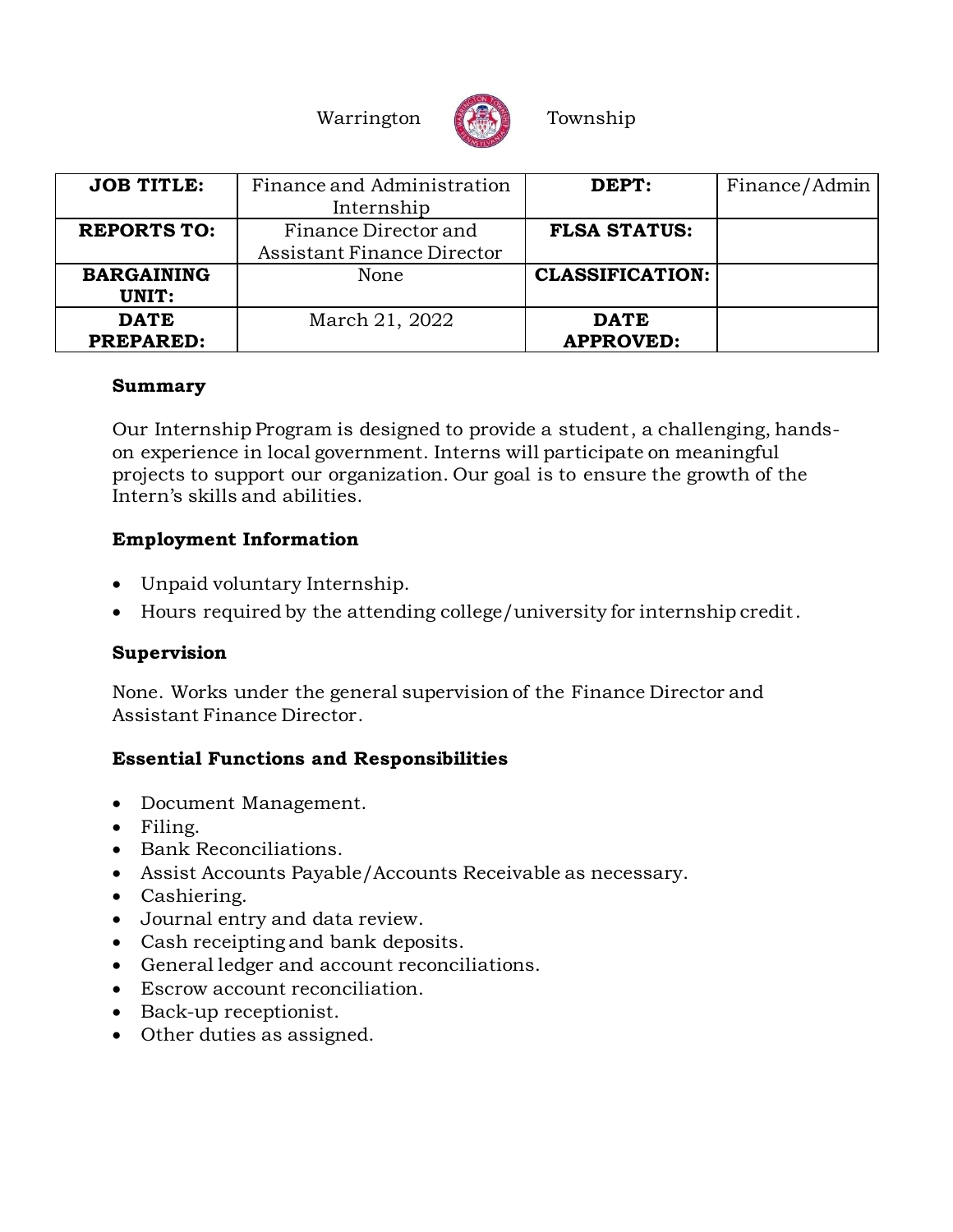# **Qualifications**

- High School diploma required.
- Must be at least 18 years of age.
- Must currently be pursuing a Bachelor's or Master's degree in Finance, Accounting or related field from an accredited college or university.
- At least one year of Basic Accounting experience required. Government or Non-Profit Accounting experience preferred.
- Knowledge of Municipal Government preferred.
- Knowledge and use of Office 365 and Microsoft Teams preferred.
- Knowledge and use of Microsoft Office (Word, Excel, PowerPoint) is required.
- Must possess a valid Driver's License.
- Must be willing to undergo a background check, driver's license check and drug and alcohol test.

# **Knowledge, Skills and Abilities**

- Have an inherent interest in Finance/Accounting and great business acumen.
- Be willing to work in a fast-paced environment and partner with different teams.
- A great communicator with focus and attention to detail.
- Problem solver.
- While this position does not have direct contact with the public, the individual should be able to maintain a positive public service attitude, if ever asked to assist the front lobby receptionist.
- Possess the ability to pay close attention to details and have a high level of accuracy on all assignments.
- Excellent self-starter and organizational skills.
- Has the ability to prioritize and schedule workload appropriately to meet deadlines.
- Is punctual and maintains regular attendance at work.
- Has the ability to focus in a very busy office with many distractions.
- Has the ability to work independently with little supervision.
- Is competent in the use Office 365 and Microsoft Teams (preferred).
- Ability to promote and establish effective working relationships.

# **Work Environment**

This job generally operates in a professional office setting in a quiet environment but sometimes work may be performed outside of the office or in a public meeting setting, which may result in excess noise levels, at times. This role routinely uses standard office equipment such as computers, phones, photocopiers, filing cabinets, fax machines and other related office equipment.